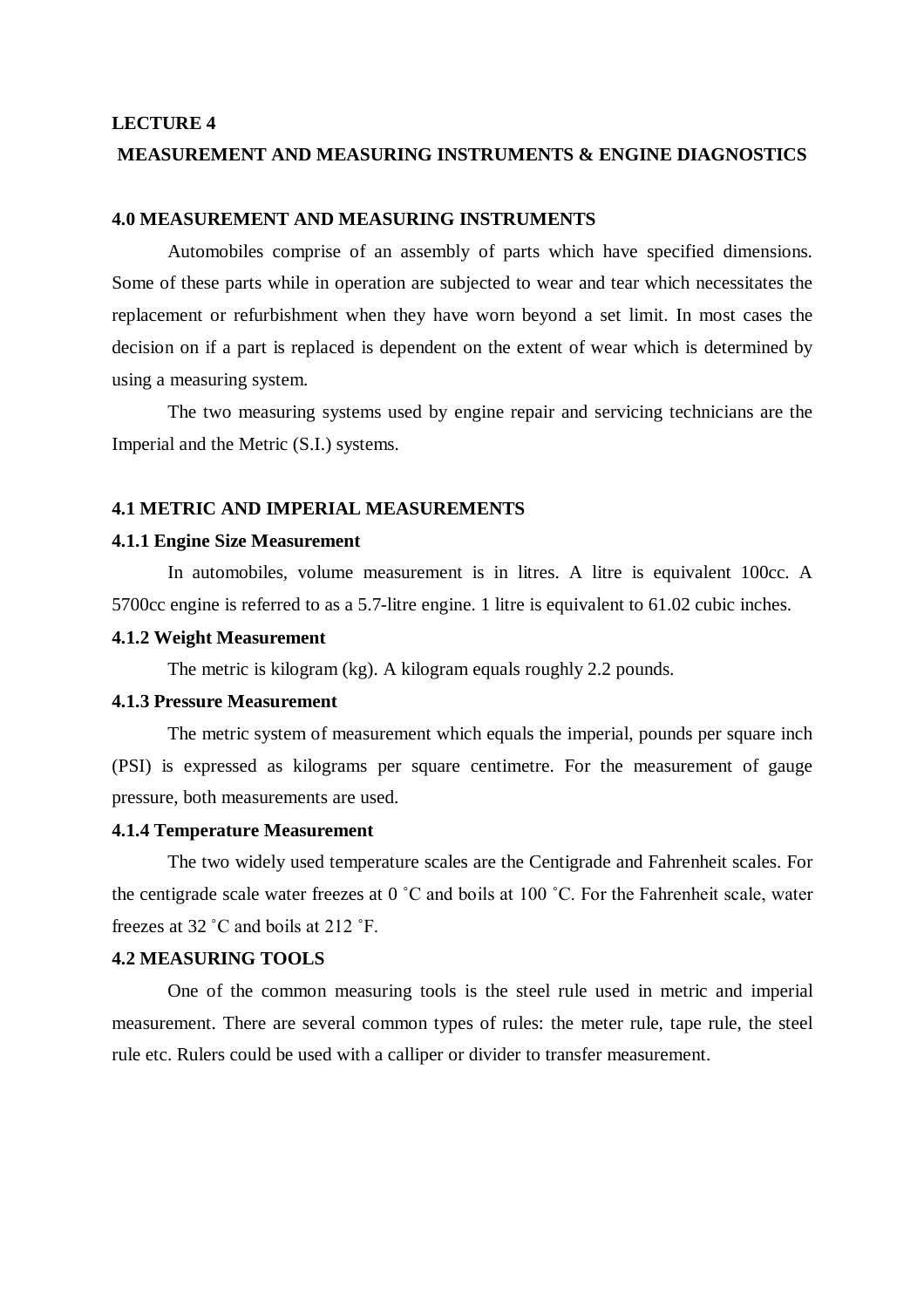

# **Figure 4.1:** A divider with a steel rule

Other measuring tools are the **thickness gauges** which are commonly known as **feeler gauges**. They are either flat or wire shaped. These **thickness gauges** are used to measure valve clearance, piston rings side clearance, the spark gap of spark plug, ignition points, piston rings and crank shaft end play. **Plastigage** is a product used to measure oil clearance in bearings and oil pumps. It is a strip of plastic that deforms when crushed. The deformed plastic gives an idea of the amount of clearance available between mating parts.



**Figure 4.2:** Flat and Wire types of Feeler Gauges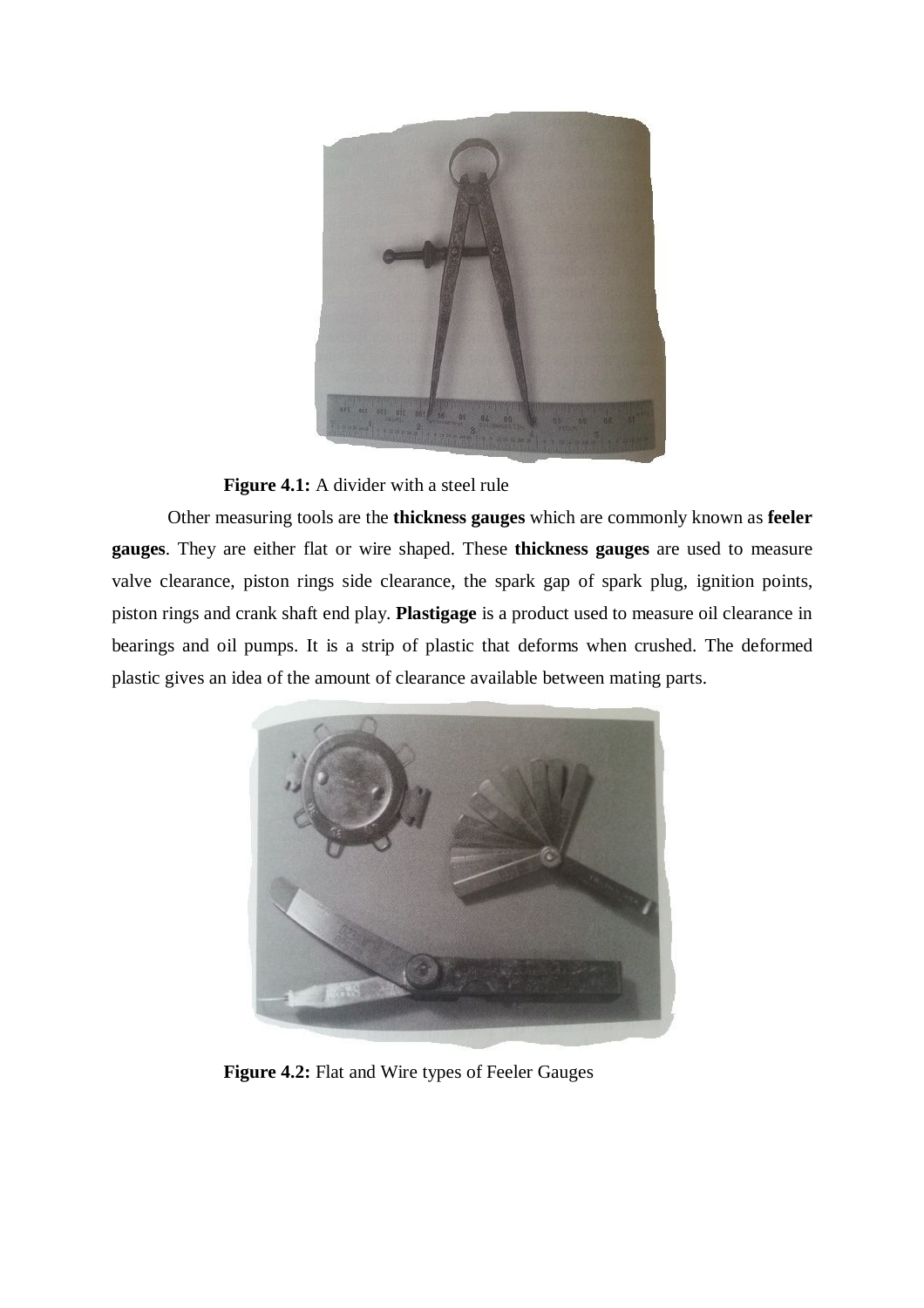#### **4.3 PRECISION MEASURING TOOLS**

The following are precision tools used in measurement in an automobile workshop:

## **4.3.1 The Vernier Caliper**

This is a measuring instrument that has a moveable calibrated scale that runs in parallel to a calibrated fixed measuring scale. The vernier caliper is a precision measuring instrument used by automotive technicians for inside and outside diameter measurements. It is used for both inside and outside diameters ranging from 1 to 180 millimetres (from 0 to 7 inches in thousandth of inches). It also measures inside and outer lengths and depths which is limited to the length of its jaw opening. The vernier calliper is one of the most multi-purpose measuring instruments used by automotive technicians. The digital vernier callipers exist too.



**Figure 4.3a:** A Vernier Caliper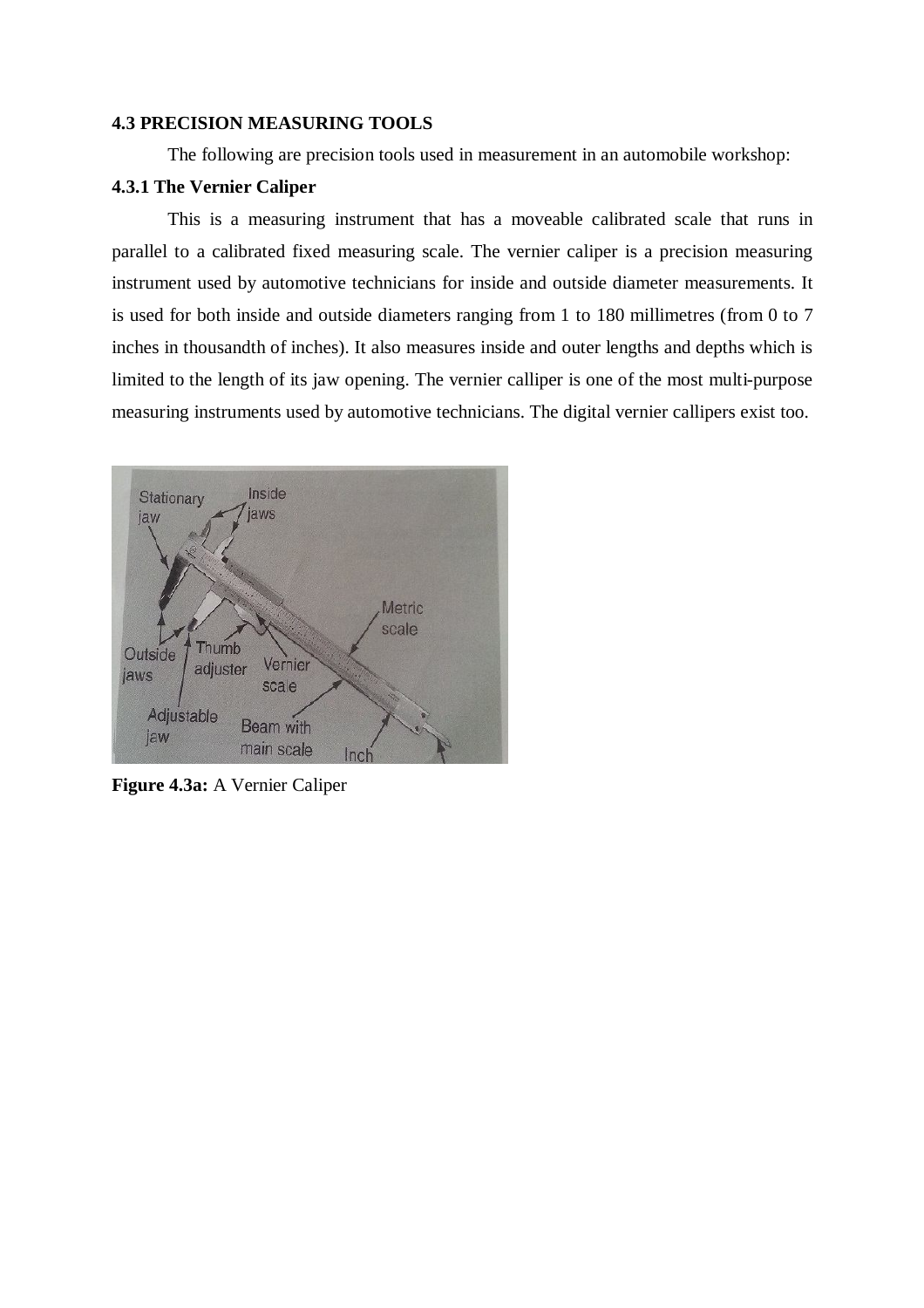

**Figure 4.3b:** A Digital Vernier Caliper

# **4.3.2 The Micrometer Screw Gauge**

Micrometer screw gauge comes in different sizes and has several advantages over the other types of measuring instruments. Some of the advantages are:-

- $\triangleright$  They give consistent and accurate measurements
- $\triangleright$  The results of their measurement are clear and easy to read.
- $\triangleright$  They have in-built adjusters to compensate for wears

The digital micrometer screw gauge is also in use.

# **4.3.3 The Telescoping and Split Ball Gauge**

An inside micrometer cannot take readings in cylinders smaller than 2", in cases like this measurement are taken either by **telescoping** or **small holes (split ball) gauges**. They are known as **transfer gauges** because the measurement they take are read with an outside micrometer. As shown in Figures 4.4 (a), (b)  $\&$  (c).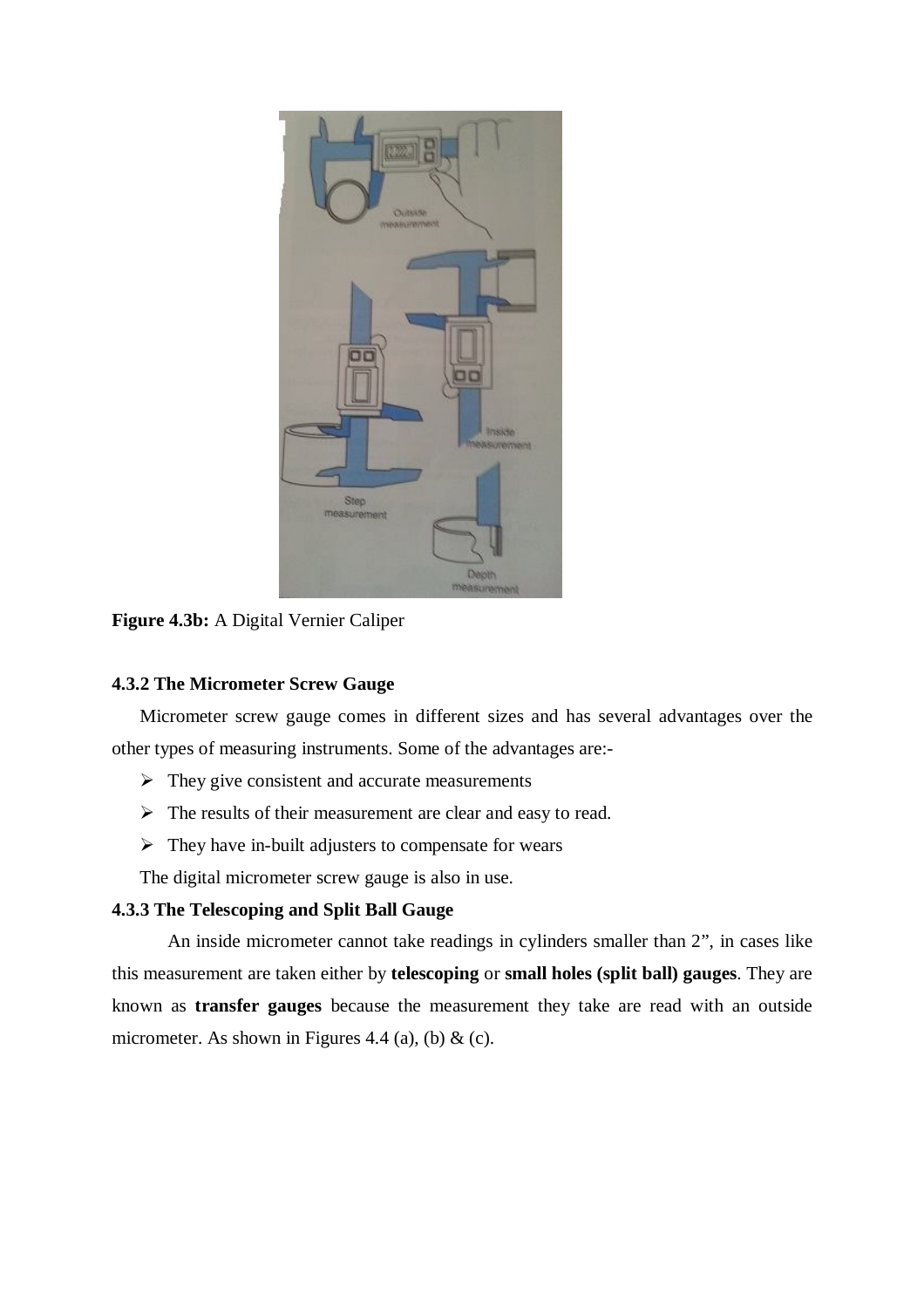

**Figure 4.4a:** Measuring the cylinder bore with a telescoping gauge



**Figure 4.4b:** Measuring with a micrometer screw gauge readings taken with a telescoping gauge

Small-hole gauge is used on small holes such as valve guides.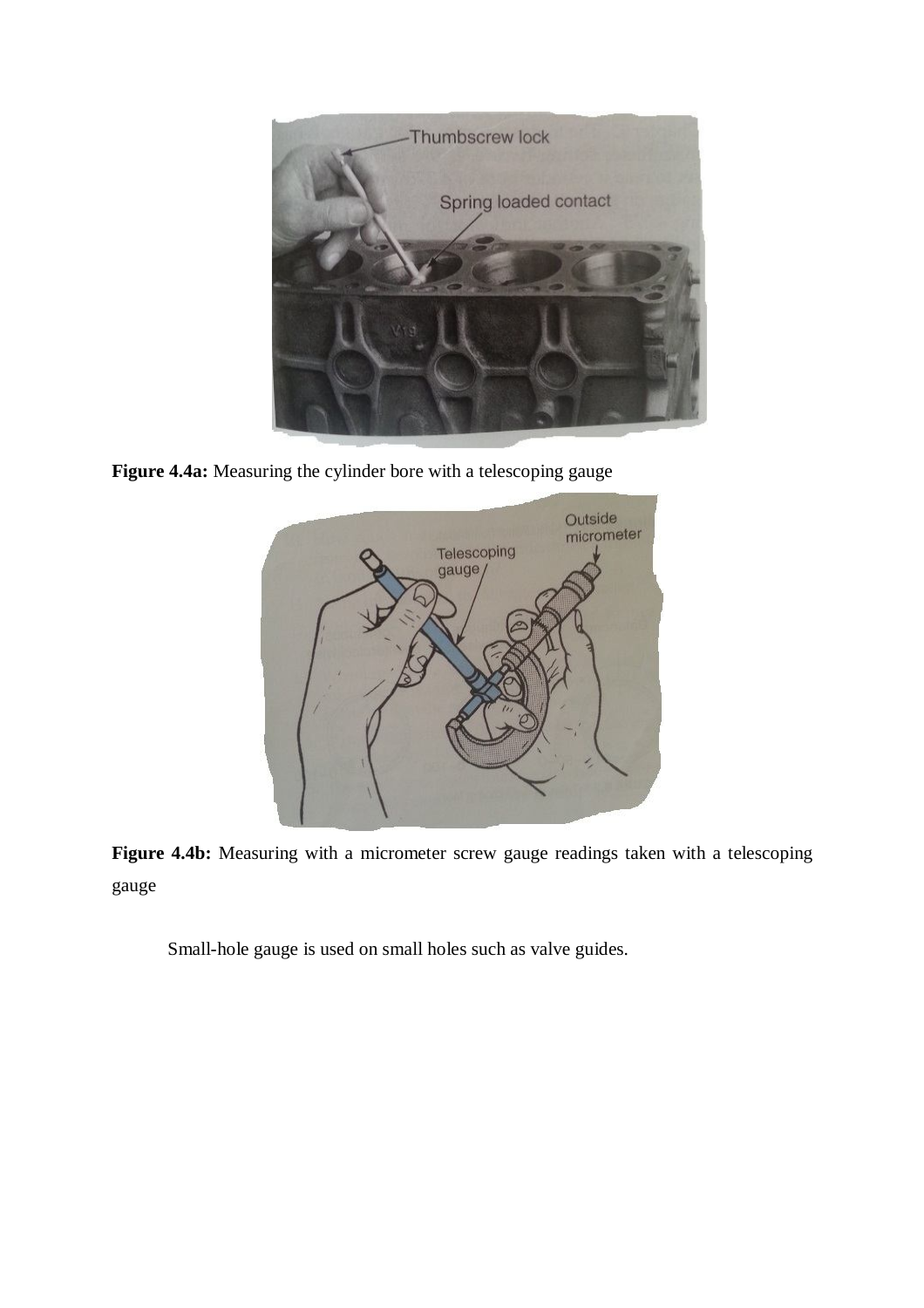

**Figure 4.4c:** Reading the small hole gauge size after setting it and taking measurement

Telescoping gauges come in different sizes. They can be used with a micrometer to measure cylinders, bearing bores, etc.

# **4.3.4 Dial Indicators**

The dial indicator is a type of precision measuring instrument that measures movement. It can be applied / deployed to measure the main bearing and cylinder bores, valve guide and crankshaft wear and the valve in-head bore.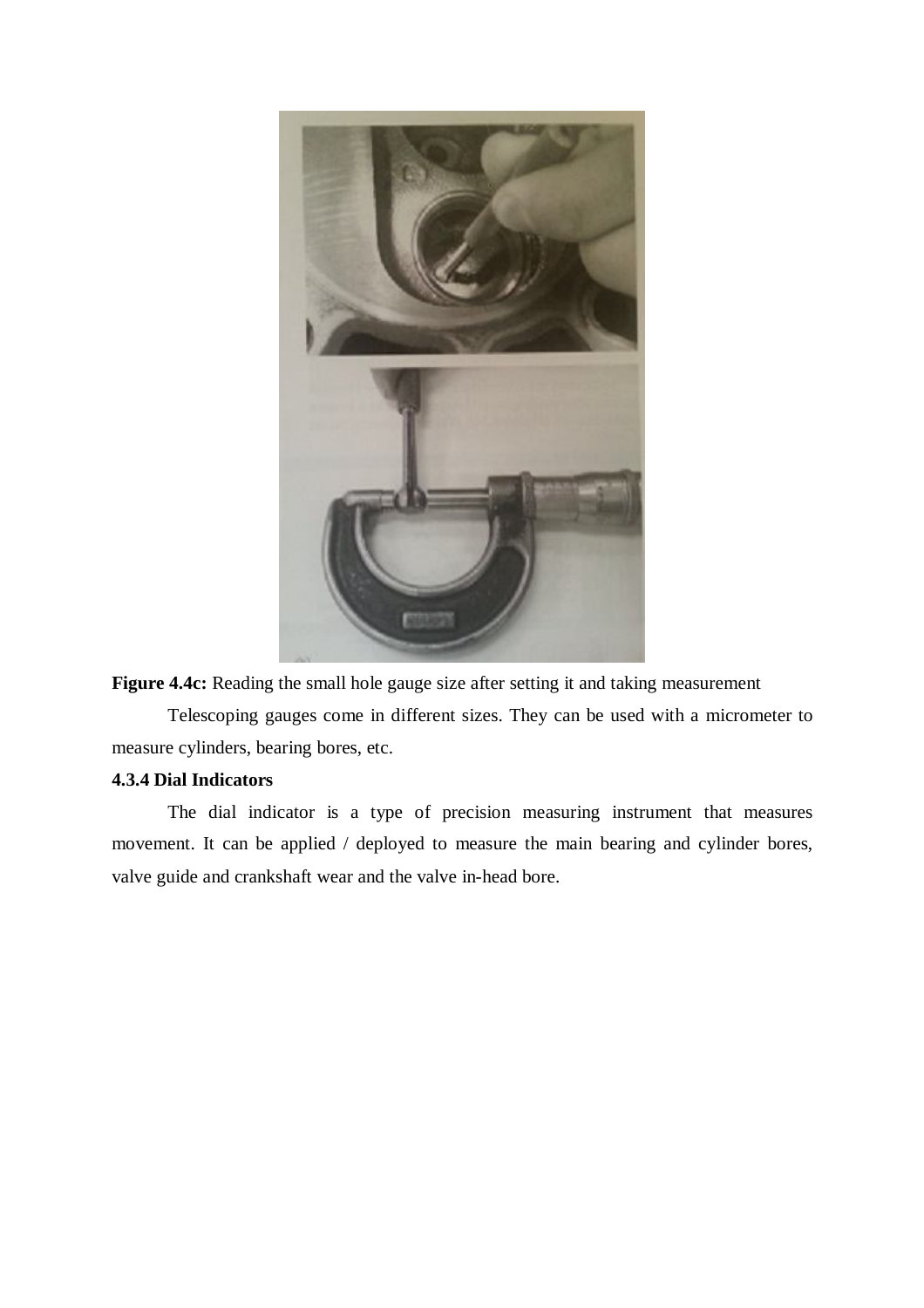## **5.0 ENGINE DIAGNOSTICS**

Before repairs can be carried out in an engine, the problem is meant to be first correctly diagnosed. Some few area of major diagnosis in automobiles will be discussed here. The areas that will be treated are:

- Problems associated with cooling systems
- Engine Oil shortage as a result of consumption or leakage
- Engine smoke types
- Problems associated with oil pressure
- Engine compression loss
- Engine noise
- Misfiring and engine loss of power

## **5.1 PROBLEMS ASSOCIATED WITH COOLING SYSTEMS**

For the proper operation of an engine and its optimum performance, the cooling system of an engine is meant to function efficiently. The primary cooling system in a water cooled engine is a radiator and when it can't conduct / dissipate the heat conducted from the engine through the working fluid (coolant) to the surrounding air effectively, the engine overheats. Overheating leads to overheating of engine component parts which leads to seizure and eventual failure.

Overtime mineral and scale build up in water jackets in an engine is also observed. This can be removed by cleaning the engine in a hot tank or in a bake oven when the engine is removed from the car for a rebuild. Acid cleaning by a specialist is employed to remove the scales.

#### **5.1.1 Cooling System Leakage: External and Internal**

In automobiles, the shortage of coolants in the cooling system reservoir indicates leakage. This leakage could be internal or external. When excessive expulsion of coolant in the exhaust is observed, it could be as a result of a crack in the combustion chamber or a head gasket leak. Leaks in the combustion chamber can be detected easily when the engine is dismantled. This is seen by the absence of carbon deposit in the affected cylinder (this implies the absence of combustion in that combustion chamber). For an efficient and operational combustion chamber, little quantity of carbon deposits must be seen. When there is internal leakage of coolant into the crankcase, contamination of the oil occurs. This occurrence is called "Cross Fluid Contamination".

Internal leaks could happen in the following locations in the engine: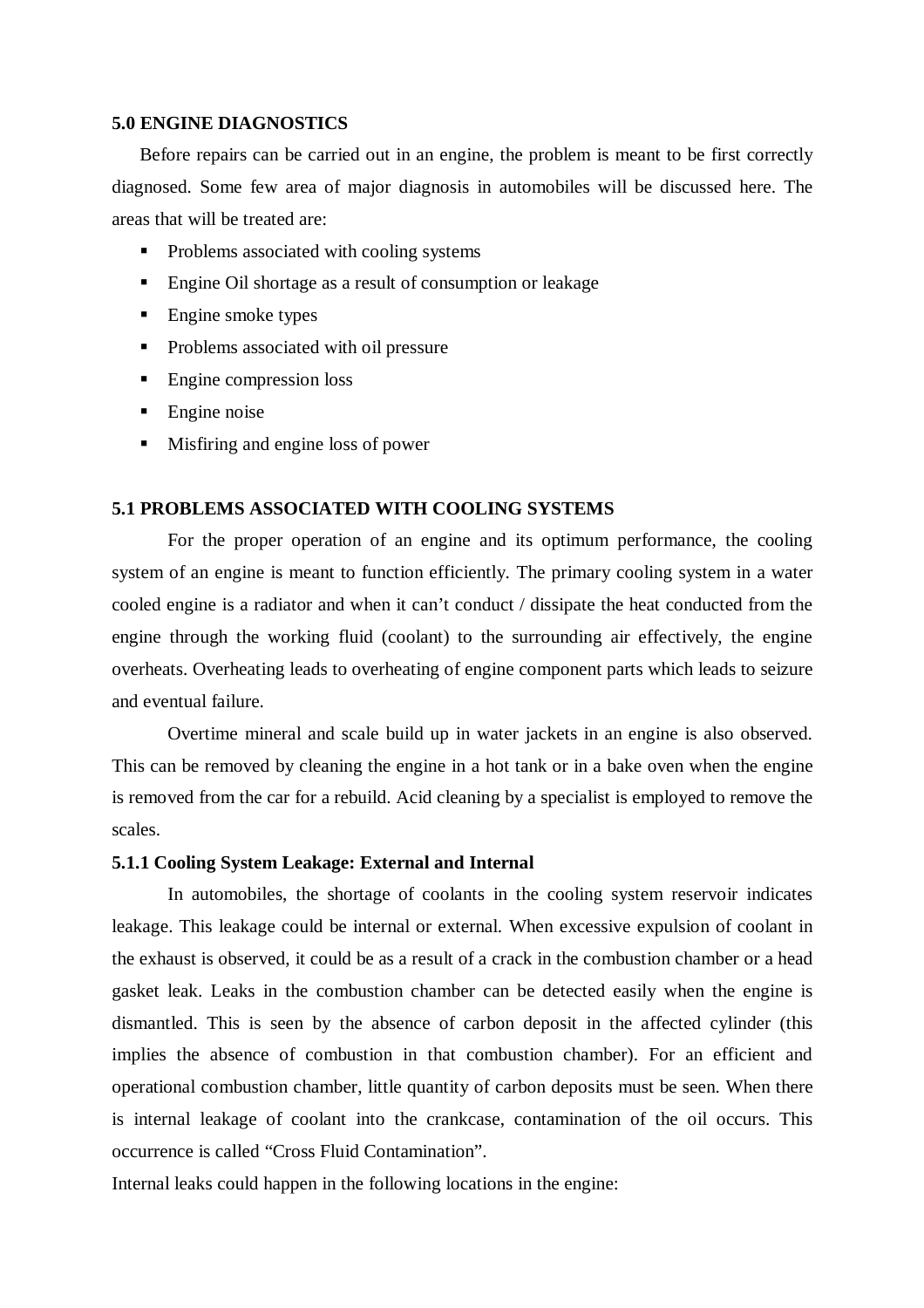- $\triangleright$  In threaded plugs in the cylinder head
- $\triangleright$  In the coolant-crossover passage of the intake manifold in most V-types engine configurations.
- $\triangleright$  The top cylinder gasket region
- $\triangleright$  In a cracked cylinder head or block

Internal leaks are diagnosed using the pressure tester, block tester or infrared analyzer.

Pressurized oil finds its way into the coolant when there is a leak between the oil and coolant passageway. This makes the engine overheat and spill overheated mixture of oil and water into the expansion tank. The spilled oil in the coolant passage sticks to the walls of the radiator and reduces the rate of heat transfer from the coolant to the surrounding air.



## **Figure 5.1:** Blown Top Cylinder Gasket

Cross fluid contamination can also occur when there is a leaking automatic transmission cooler. For leakage in an automobile heat exchanger, cooling system pressure test method could be used for the detection.

## **5.1.2 Engine Overheating: Other Causes**

While leakage of coolants both internally or externally might lead to engine overheating, other causes of overheating are as follows:-

- $\triangleright$  When the impeller of the water pump is loosed or corroded
- $\triangleright$  When the thermostat fails to open at the attainment of the engine operating temperature.
- $\triangleright$  Retarded ignition
- $\triangleright$  When the catalytic converter or exhaust system is blocked.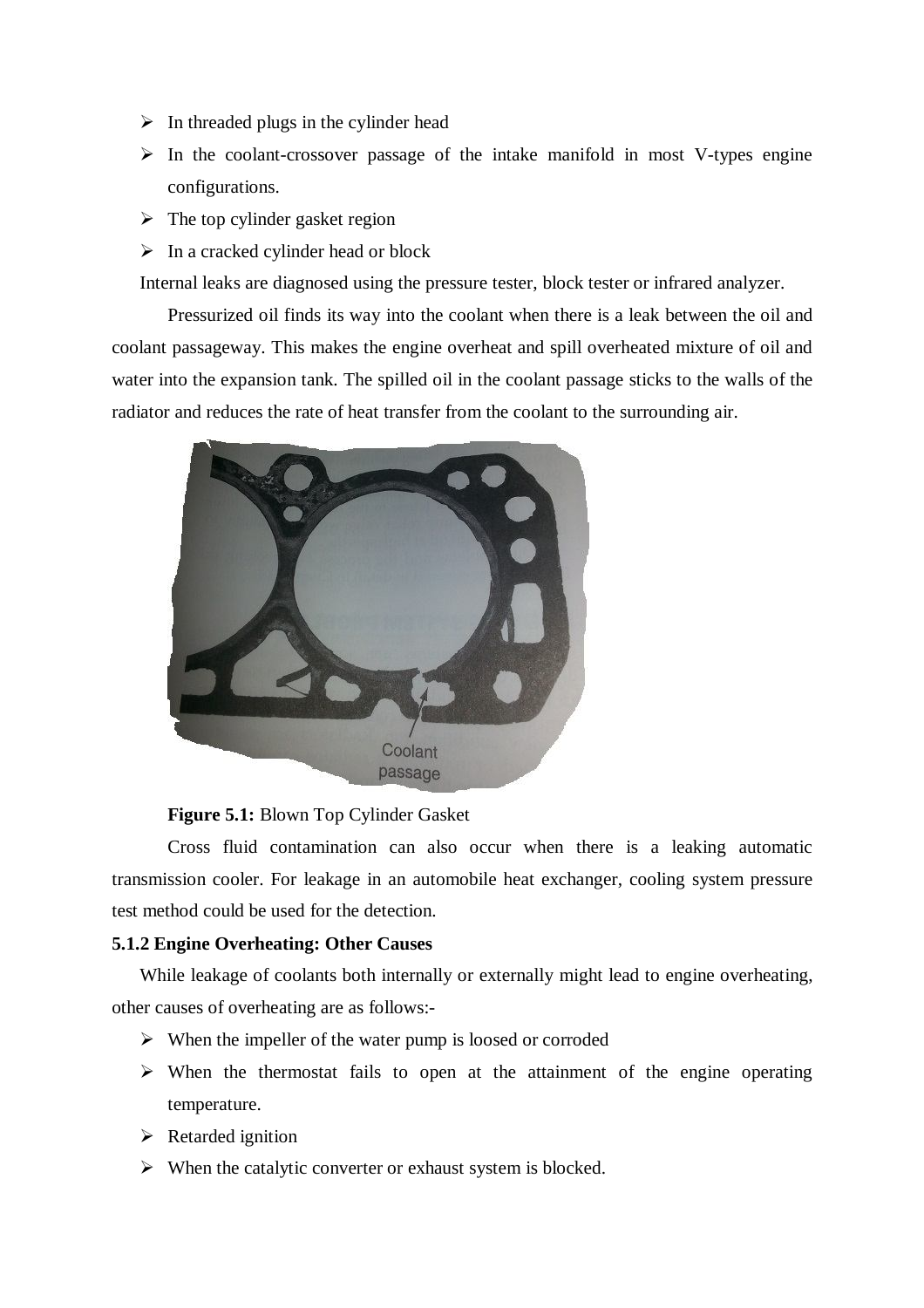## **5.2 LEAKAGE DETECTION METHODS**

## **5.2.1 Pressure test of the Cooling System**

The detection of an internal leakage in the cooling system of an engine can be diagnosed with a pressure tester installed at the radiator opening. Leaking locations of a leaking core plug can be pinpointed through pressure testing. Some of these core plugs are located behind the flywheel on some (not all) engines.

The steps involved are:-

- $\triangleright$  The engine is turned off and the system is pressured.
- $\triangleright$  The pressurized system is checked for stability or consistency of the pressure value over time.
- $\triangleright$  When leak cannot be detected immediately, the system is left pressurized overnight.

# **5.2.2 Presence of Exhaust Gas in the Coolant**

When there is a leakage in the top cylinder gasket head, the leakage cannot be detected through pressure testing. Another method used in detecting the leakage of exhaust gas in the coolant is by using the "**combustion leak tester**" which is also known as "**block check tester**". This operates by sampling the air in the filler neck of the radiator while the engine is running.



**Figure 5.2:** No Carbon Deposit Found on Piston Crown

The tester works as follows:-

- $\triangleright$  This testing equipment is used when the engine is running.
- $\triangleright$  Before this test is performed, the level of coolant in the radiator is lowered to at least two (2) inches below the radiator filer neck.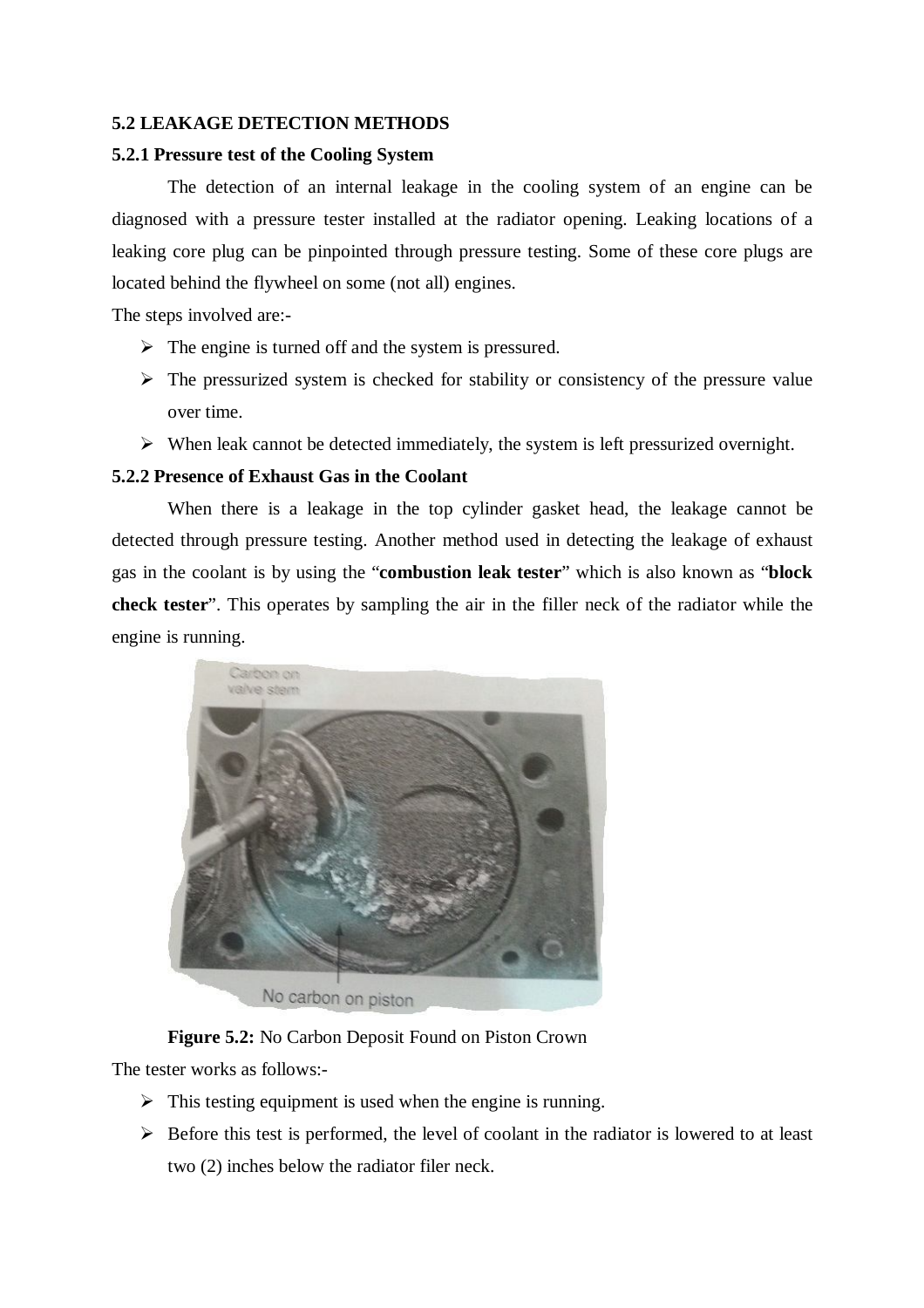- $\triangleright$  It operates by changing its colour when carbon monoxide (CO) from the exhaust gases is detected in the radiator
- $\triangleright$  If the leaking cylinder is not firing, the tester will not work because of the absence of  $CO<sub>2</sub>$
- $\triangleright$  If the cylinder compression is low (leakage of exhaust gases into the coolant will be impossible), and combustion does not take place, the tester will not work.
- $\triangleright$  It should be noted that block check tester could give a false result with coolants with additives. It best works with pure water.
- $\triangleright$  To force gases in the radiator through the fluid in the tester, the bulb of the tester is squeezed repeatedly for about 60 seconds.
- $\triangleright$  If the colour of the tester fluid/liquid changes from blue-green to yellow colour, combustion leak is confirmed.

When the test is positive in a V-configuration engine block, all spark plugs in one bank is disabled and the engine is left to run for at least 300 seconds, to purge the radiator of residue gas. If the test is negative, the same process is carried out on the other bank to find out where the leak is from.

## **5.2.3 Infrared Exhaust Analyzer**

The Infrared exhaust analyzer is also used to detect exhaust gas presence in an engine cooling system.

- $\triangleright$  This technique of detection can be carried out while the engine is on or off.
- $\triangleright$  The engine load is increased by accelerating the engine by opening the throttle for 3 seconds or less with the gear engaged while the brakes of the vehicle is firmly engaged
- $\triangleright$  The probe is placed over the radiator filler neck for checks of HCs in the coolant. It is to be ensured that the coolant is not sucked into the tester's probe.
- $\triangleright$  If CO is detected in the cooling system, exhaust gas leakage during combustion is confirmed.

## **5.2.4 Checking for Bubbles in the Coolant**

In V-configuration engines, cylinder head crack or gasket leakage can be determined following these processes:-

- $\triangleright$  Water pump and thermostat drive belts are removed
- $\triangleright$  Plug the top end of the radiator
- $\triangleright$  The engine is run
- $\triangleright$  Leak is confirmed by the sight of bubbles in thermostat opening.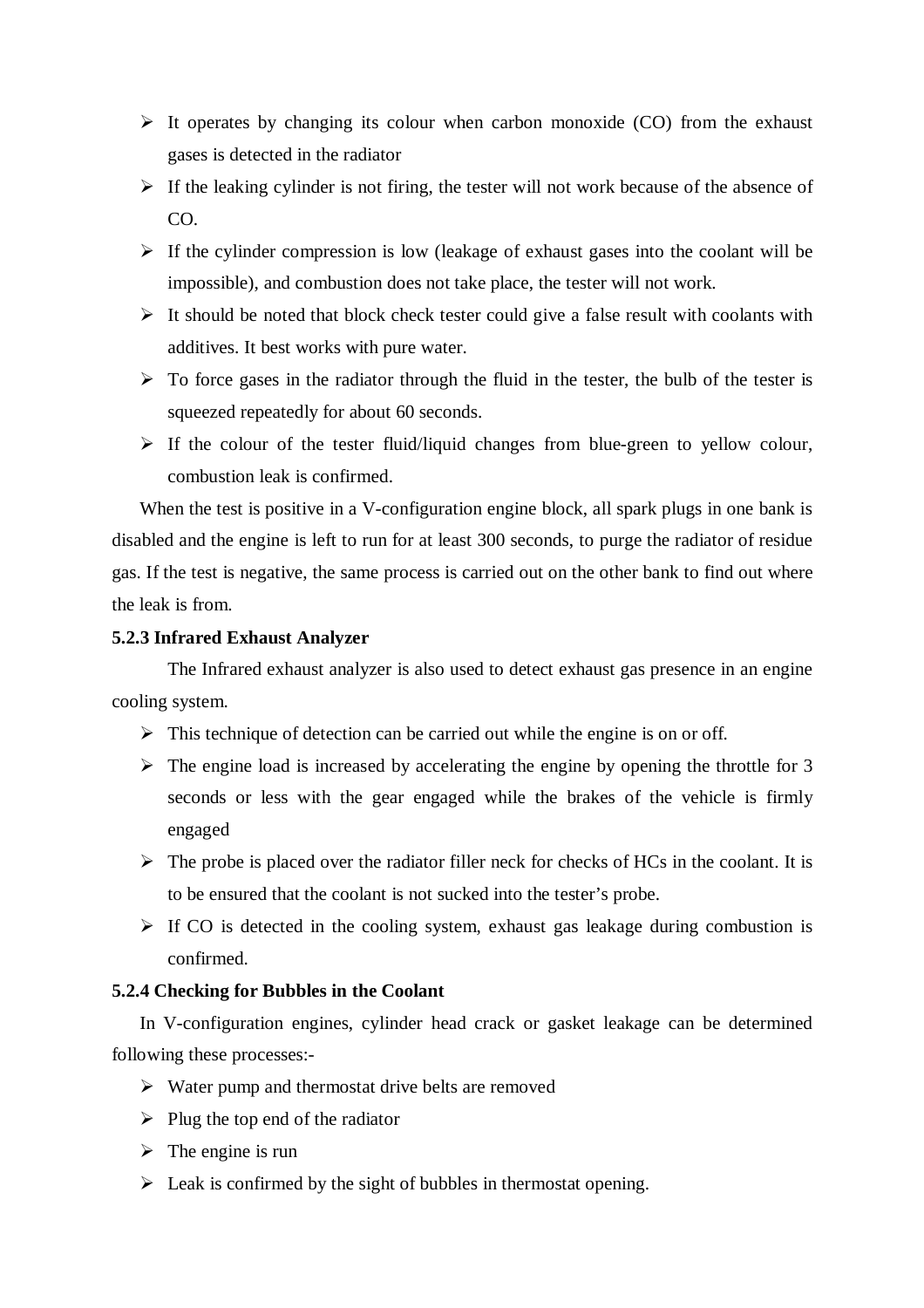For coolant leakage in a V-configuration engine, the spark plugs on the side of the leak will always be wet during the cold running of the engine.

# **5.3 ENGINE OIL SHORTAGES AS A RESULT OF CONSUMPTION OR LEAKAGE**

When an automobile user observes a shortage of oil using the "Dipstick" (reading a low at the marked point) and external leakage is not observed, the piston rings are usually the first suspect. Oil consumption in engines could be internal or external and in cases of error in measurement; the use of wrong "dipstick".

Excessive internal oil leakage can be detected by spotting oily deposits in the exhaust pipe. Thick soot in the exhaust line is as a result of incomplete combustion as a result of the engine running on a very rich mixture.

The rates of consumption of engine oil in an automobiles engine are dependent on:-

- $\triangleright$  The engine size
- $\triangleright$  The viscosity of the oil
- $\triangleright$  Service rating
- $\triangleright$  Engine load during use
- $\triangleright$  Engine speed (rpm)
- $\triangleright$  The level of oxidation and dilution of the oil
- $\triangleright$  Weight and shape of the vehicle
- $\triangleright$  Engine temperature

# **5.4 CAUSES OF INTERNAL OIL LEAKAGE AND DETECTION METHODS 5.4.1 Oil Consumption from Piston Rings**

When the piston rings loose there contact pressures on the cylinder wall, the engine oil finds its way to the combustion chamber. This leads to the consumption of oil internally. This loss of contact pressure is as a result of wears on the rings. Excessive oil could also be as a result of blocked passage in the oil control rings. All these occurs as a result of lack of regular change of oil when due.



**Figure 5.3:** Blocked Oil Control Rings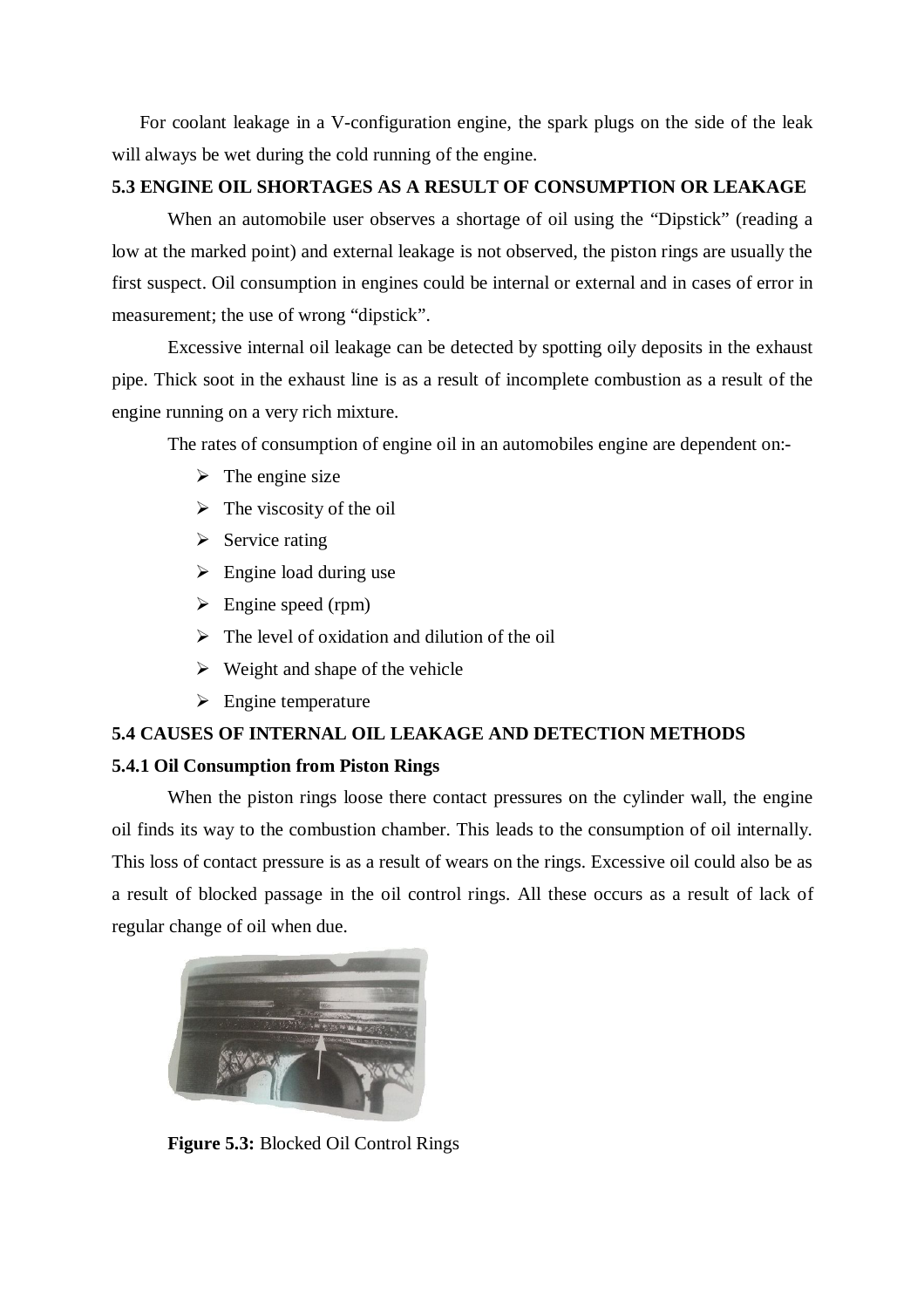## **5.4.2 Bad Valve Guides or Seals**

Increased oil consumption in automobile engines could be caused by worn valve guides or defective valve guide seals. This defect gives rise to smoky exhaust as a result of the sipping in of oil into the combustion chamber. This defect in engines is detected by an observed oil stain on the side of the spark plugs affected and deposits on the necks of the affected intake valves.



**Figure 5.4:** Oil-Fouled Spark Plugs **5.4.3 Leakage from the oil seal/gaskets**

Leaks from the rear crankshaft seal on the engine side where the torque converter or flywheel is mounted. This is evident in a circular pattern of oil spray. This leak majorly occurs as a result of excessive crankcase pressure. When oil leakage is seen in the opposite side, it indicates leakage of the front transmission seal.

When oil leaks trickles down the block, it is indicative of a leaking oil gallery plug, cam plug or seal retainer block. The engine block could also be porous or cracked.

## **5.4.4 Other Oil Leak Detection Methods**

- $\triangleright$  Adding dye to oil.
- $\triangleright$  Spay of foot powder on clean areas of the engine.

#### **5.5 ENGINE SMOKE TYPES**

Automotives powered by internal combustion engines combust and expel the combusted products through its exhaust in the form of smokes. The nature (type) of smoke expelled says much about the "health" of the engine. The tables 5.1 and 5.2 below highlight the possible types of smokes seen in gasoline and diesel engines, diagnosis and possible causes.

**Table 5.1:** Some Types Observed in Gasoline Engines